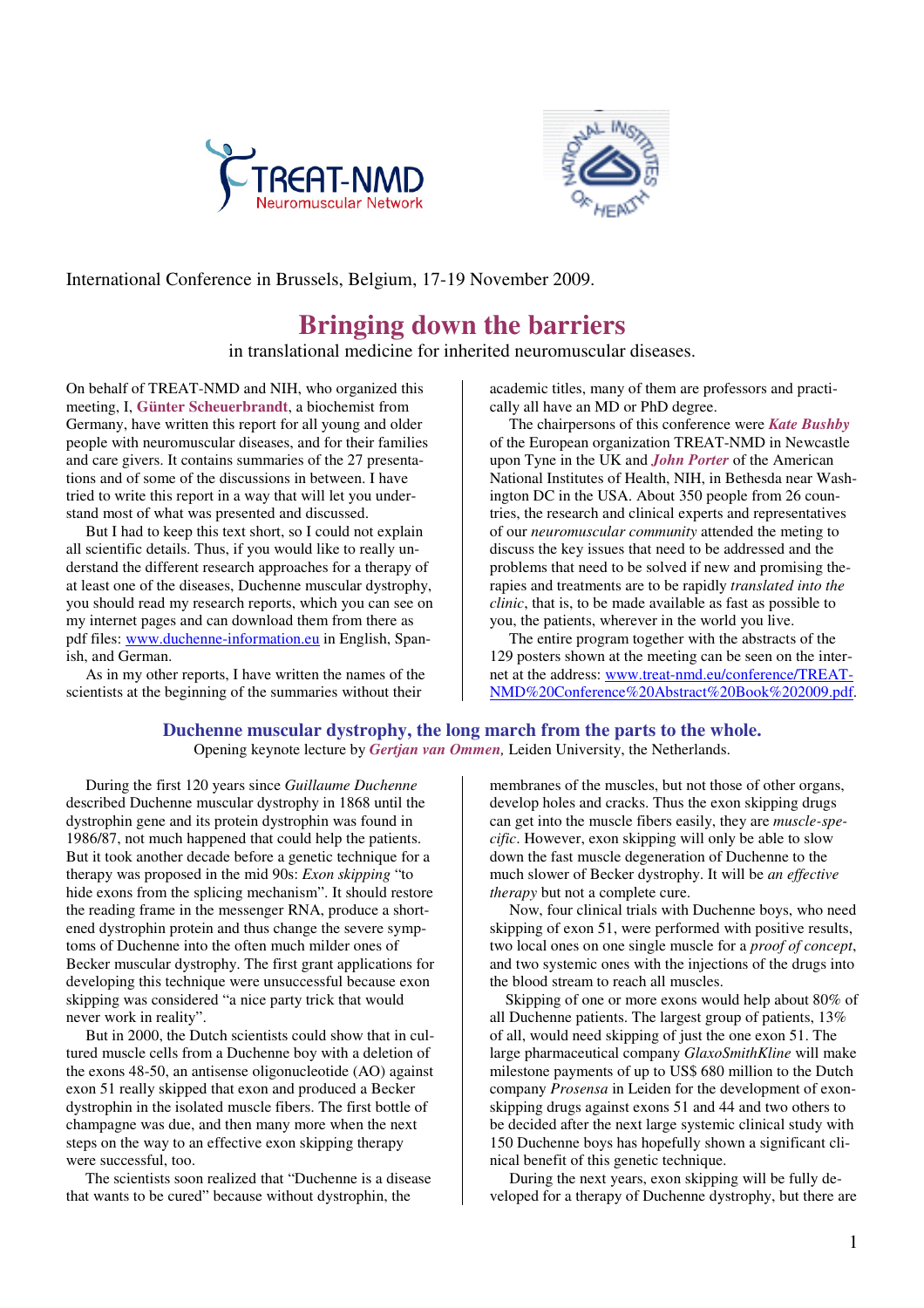a number of other diseases for which this genetic technique may be used to repair proteins, to change their location in the cells, or to remove disease-causing proteins entirely.

 Dr. van Ommen closed his lecture by stressing how important international registers will be, "biobanks", with

**Making clinical trials in neuromuscular diseases a reality.**

*Cristina Csimma* (Virdante Pharmaceuticals, Cambridge MA, USA) chair person of the *TREAT-NMD Advisory Committee for Therapeutics*, TACT, started the first session of the meeting with her presentation **Moving forward with TACT** explaining how this new committee, established by TREAT-NMD at the beginning of 2009, will help academic and industrial researchers, who are evaluating therapies for neuromuscular diseases. The TACT review and assessment is intended to help applicants prepare and perform clinical trials by taking into consideration the scientific potential as well as a realistic development path that facilitates potential for later marketing approval of their drug candidates. The reviews will be done in close partnership between scientists, clinicians, patient organizations, and with industrial and regulatory drug development input.

 TACT includes 42 members with broad scientific and development expertise in neuromuscular diseases (NMD). Their names, specialties, and pictures can be seen on the internet at: www.treat-nmd.eu/about/governance/TACT/.

 NMD researchers and clinicians from academia or industry, wherever they are, can ask TACT for an assessment of their research strategy as they start considering advancing a compound into clinical trials in order to obtain advice, that can help strengthen their program and prepare it for clinical trials implementation This early advice will hopefully provide a more efficient path forward and avoid mistakes and duplications.

 The assessment report of TACT will be objective and confidential advice without charge, mainly based on the research plan, the pre-clinical data and any available clinical data in other diseases. A summary of the TACT assessment will be posted on the TREAT-NMD website in order to provide information and transparency to the broader community. The researcher will receive the TACT assessment report within 6 weeks after the TACT meeting, which will base its review on the application completed in advance of the meeting (a 15-page form can be downloaded from the internet address above). The first drug review meeting of TACT will take place on 6 and 7 February 2010 in Rome to consider three applications for the indication Duchenne dystrophy: Losartan, Isosorbide, and Flavocosid. Applications for the second review meeting on 5 and 6 June in Barcelona can be sent until 15 March 2010 to emma.heslop@ncl.ac.uk.

To present the second example of an early cooperation between selected experts, *Michael Shy* (Wayne State University, Detroit, USA), of the CMT Association CMTA (www.charcot-marie-tooth.org) spoke about **The STAR initiative to develop therapies for Charcot-Marie-Tooth disease (CMT)**.

standardized data of patients who have rare and not so rare diseases that are still untreatable. This would give scientists the opportunity to detect the molecular mechanism of a disease in all details so that a precisely targeted successful genetic technique could be developed for an effective therapy or even a complete cure.

 CMT affects about 2.5 million people worldwide. It is not a life-threatening disease, but the patients lose slowly the normal use of their feet, legs, hands and arms as their muscles weaken because the nerves leading to them degenerate. About 50% of the patients have CMT1A, the most frequent of the more then 30 different genetic causes of CMT.

 CMT1A is caused by a duplication in one of the genes on chromosome 17 that cause the overproduction of the *peripheral myelin protein 22*, PMP22 in the Schwann cells which produce myelin, the insulating matter that surrounds the nerve fibers, the axons. Too much PMP22 leads to the deterioration of these nerves and causes atrophy of the muscle tissue to which they are supposed to send the signals from the brain.

 For a therapy of CMT, the amount of PMP22 must be reduced. To find a candidate drug that would do this, CMTA founded the STAR Initiative, the *Strategy to Accelerate Research*, with assistance from Dr. *John Porter* of the National Institute of Neurological Disorders and Stroke, NINDS. This initiative is a partnership between the patient organization CMTA and people from business, academia and government.

 The first task was to develop an automated *high throughput screening technique* to find among a very great number of chemical compounds those few, called *hits,* that would show in cultures of isolated modified Schwann cells the desired properties of a possible CMT drug, namely the downregulation of the PMP22 protein. Based on the advice of the STAR experts and with the help of venture capital, several hundred thousand compounds are being tested at the NHI Genomic Center. Among them, 10 to 12 promising compounds have been identified to date, which will now be subjected to additional screens, then chemically optimized before they can become candidates for clinical tests with patients.

*John Porter,* the third presenter in this first session of the conference, said that both STAR and TACT show very clearly how the barriers at the research steps can be brought down to accelerate the translation of successful science "*from bench to bed*" for the benefit of the patients and their families.

 This approach needs to be applied also to other diseases. At present, Myozyme® against Pompe disease is the only approved drug on the market for a neuromuscular disease. But 239 million dollars alone in 2008 have gone as NIH grants into NMD research. With the words "it is time that we learn from each other; if we are not partnering, nobody will get a drug" John Porter finished his talk.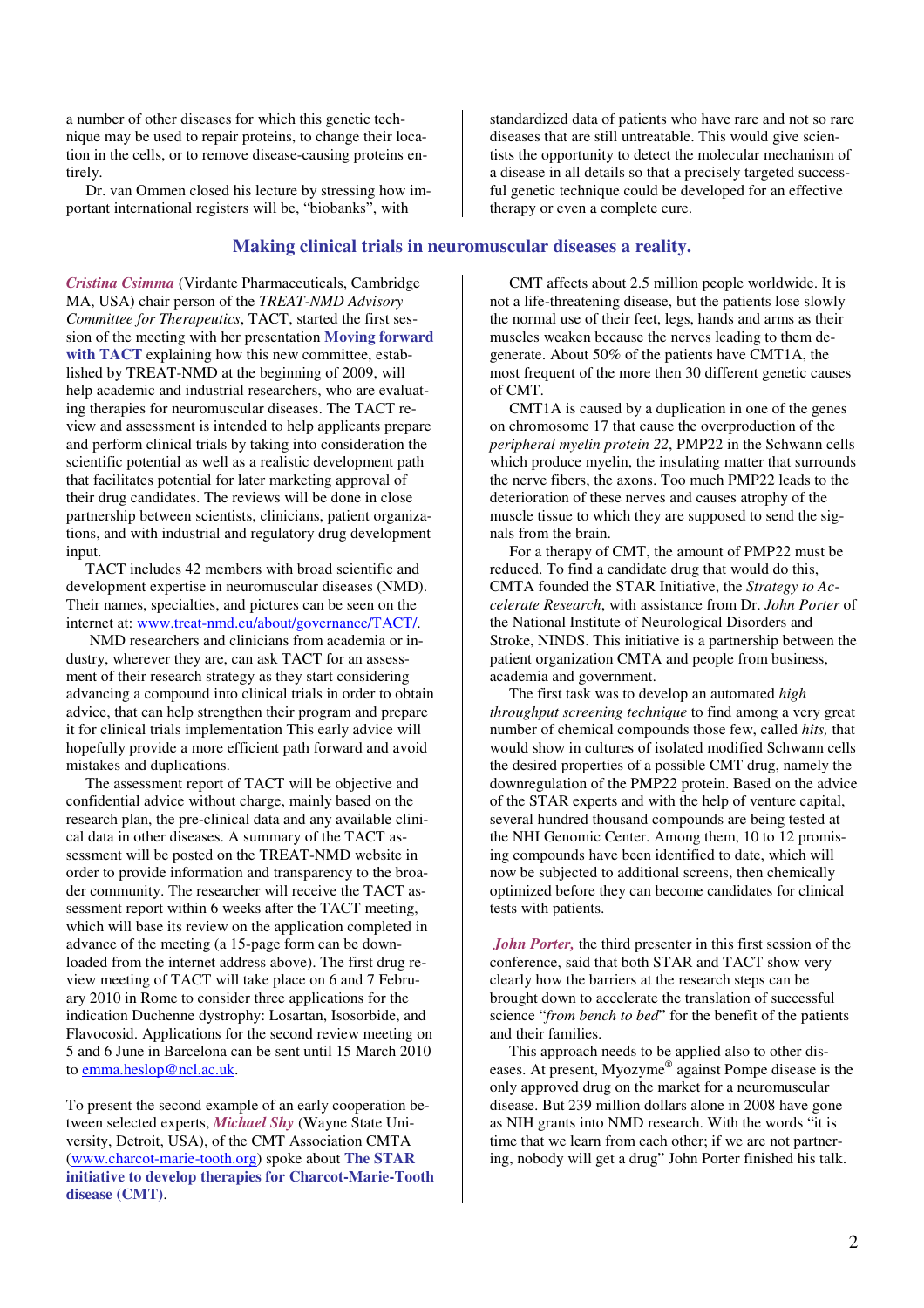# **Target and candidate identification.**

In this session on the methods to find possible chemical substances which could be used for a therapy of neuromuscular diseases, *John Babiak*, (PTC Therapeutics, South Plainfield NJ, USA) spoke about the **First step in the search for critical therapeutics**. PTC means "Post Transcription Control", because the specialty of this company is to develop drugs which would repair the damaged genetic message of a gene for a heritable disease after it is transcribed, copied, from the DNA to the mRNA in the nucleus of a cell. The first step to find a chemical compound that could be used for repairing the mistake in the gene, its mutation, is a laboratory technique called *high throughput screening*.

 Many thousands of different small-molecular chemicals, which can be bought from specialized companies, are analyzed in highly automated laboratory instruments to determine whether they might have a positive effect on a disease process. A valid assay must be available that would give a measurable signal in a test system, which would be different for different diseases. To find a drug for Duchenne dystrophy, e.g., such an assay must indicate the appearance of dystrophin in precursors of muscle cells like myotubes which can be measured in a test system using the light-producing enzyme luciferase from fireflies.

 But it is not necessary that the exact molecular mechanism, the pharmacokinetics, is known of how the disease symptoms are being caused by a gene mutation or some other process. *The screening is phenotypic, independent of a target.* 

 Those compounds that give a positive result in the screening procedure are called *hits*. In a long process involving many chemists and lasting many years, the most promising hits are optimized until a few them can become drug candidates that show the desired activities *in vitro*, in cell cultures, and *in vivo*, in living animals which that are a valid model of the human disease under study. The candidates must be non-toxic, easy to deliver, and easy to prepare in large quantities.

 PTC has used high throughput screening for the identification and optimization of drug candidates for the suppression of nonsense mutations that cause a premature stop codon in about 15% of Duchenne patients. PTC124, now called *Ataluren®* , is already being clinically tested against Duchenne as well as against cystic fibrosis. A number of other diseases, like some limbgirdle dystrophies, spinal muscular atrophy, and hemophilia are also caused to some extent by premature stop codons which might be influenced by drugs like Ataluren.

 PTC has used high throughput screening also in other pharmacological approaches for finding therapies for all Duchenne patients independent of their dystrophin mutations. Here, with the GEMS technology – *gene expression modulation by small molecules* – the production of proteins is increased or decreased without the need to know the exact mechanism. Within *Project Catalyst*, several hits are now being optimized for the upregulation of the expression of utrophin, alpha7 integrin, mIGF1 and SERCA2a as well as for the downregulation of myostatin. All five procedures have shown positive effects in dystrophic laboratory animals, and clinical tests with patients are being prepared.

In the second presentation of this session, *Jenny Morgan*  (University College, London) spoke about the "**Drawbacks and possible solutions for the use of myoblasts to screen dystrophin exon-skipping antisense oligonucleotides**". Myoblasts are muscle precursor cells which are one step further developed than the satellite cells, the early "adult" stem cells of skeletal muscle. Myoblasts contribute to the regeneration and repair, of muscle tissue after injury, as they differentiate into myotubes and finally into functional muscle fibers.

 Because myoblasts can be grown in cell culture, they can be used to test muscle therapies in the laboratory and also in living animals. For instance, the skipping of a targeted exon with an antisense oligonucleotide, AO, for a Duchenne therapy can be cnfirmed in pre-clinical experiments for each patient in a clinical trial in a cell culture of his own myoblasts before he is treated with his *personal*  candidate exon-skipping AO drug. But a sample of the patient's muscle tissue, obtained by a biopsy, is needed for the isolation of the myoblasts which have his mutation in their dystrophin gene.

 The isolation of these Duchenne myoblasts is not easy, because during following purification based on specific marker proteins on their cell surface, they may change their properties in tissue culture and no longer differentiate into myotubes. They also multiply slower than normal myoblasts and often stop dividing too early. Because of these difficulties to maintain a myoblast culture with constant properties over some time, a second exon-skipping experiment can often not be performed to confirm the results of the first test.

 For this reason, fibroblasts from a skin biopsy have also been used for these pre-clinical investigations. They are easy to isolate, but the gene for the marker protein MyoD has to be transferred into them by an AAV vector – they have to be *MyoD transfected* – before they can be used for exon-skipping experiments in which the sequence of the skipped mRNA can be determined but not well enough the structure of the dystrophin protein. Another possibility is the immortalization of myoblasts by the transfection with the enzymes telomerase and cyclin-dependent kinase 4. These long-living cell cultures allow the repetition of experiments in the laboratory and in living animals, but their preparation is labor-intensive, and the myoblasts from Duchenne muscles are often not sufficiently myogenic, i.e. they do not change easily into myotubes and muscle fibers.

 Dr. Morgan finished her presentation by suggesting that immortalized Duchenne myoblasts and MyoD-transfected fibroblasts with defined mutations of their dystrophin genes should be available in biobanks to serve as controls for exon-skipping tests before clinical trials.

*Rebecca Pruss* (Trophos SA, Marseille, France) explained in her presentation with the title **Where is the target? Drug discovery and target identification applied to motor neuron diseases,** that her company is using high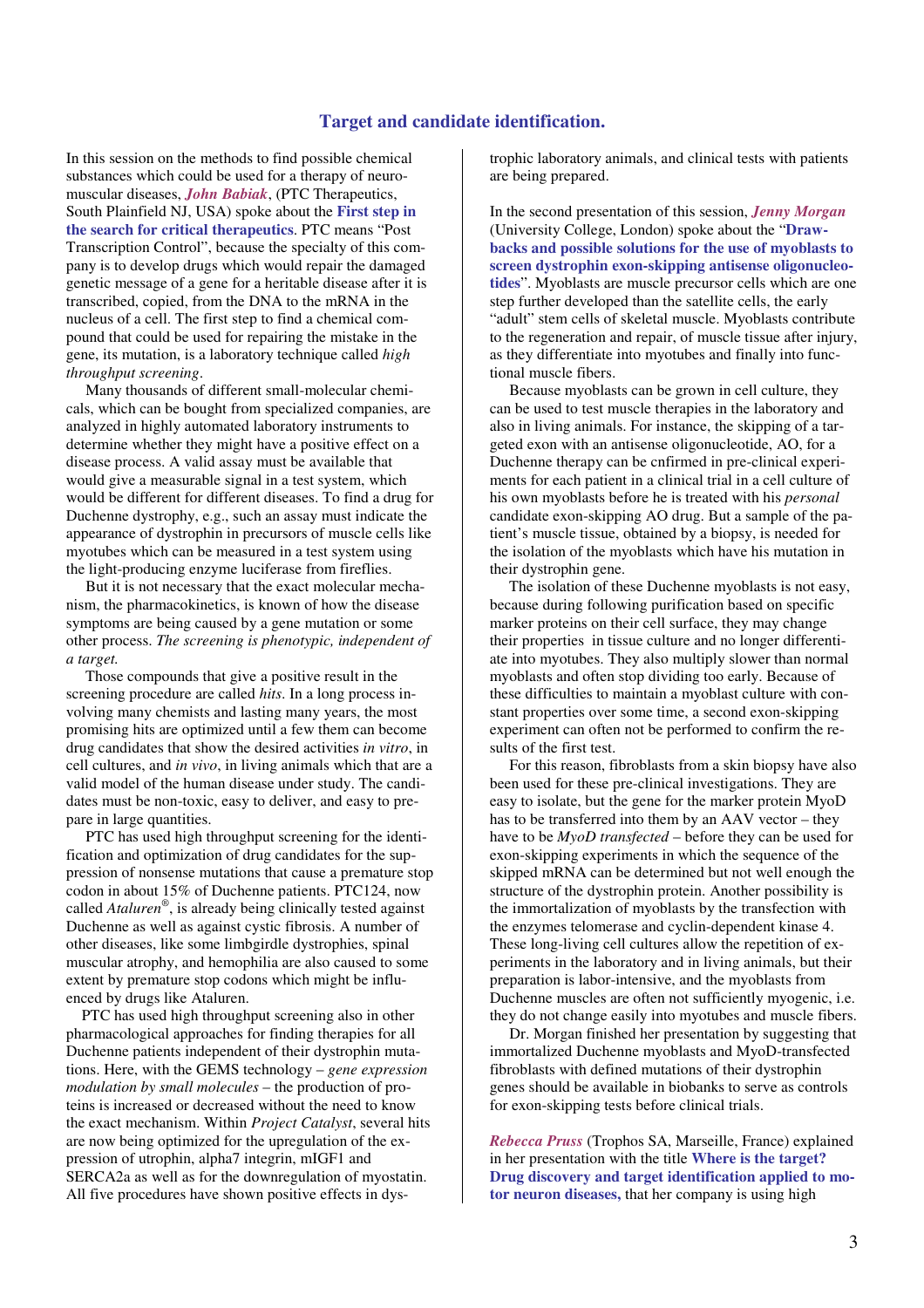throughput screening to find drugs for the motor neuron diseases *amyotrophic lateral sclerosis*, ALS, and *spinal muscular atrophy*, SMA. A possible cause of these two diseases is the loss of contact between the motor neuron and the muscle cell at the neuromuscular junctions, which starves motor neurons of growth factors provided by the muscle. This leads eventually to motor neuron death but the exact mechanism of the disease process, or what molecular target to use for a drug screening assay, is not known and doesn't have to be known .

 For this reason, the Trophos scientists are using *living*  motor neurons for the screening assay. Each well of the plate where the test reaction takes place contains 100 – 400 living cells. All processes following preparation of the cells are automated and data is collected using a newly developed analytical instrument called *Plate Runner HD*, which determines the number of living cells 2 to 6 days after the addition of the compounds to be screened by measuring fluorescent light at three different wavelengths. Motor neuron survival is detected by the ability to convert a substance added to the culture medium to a fluorescent intracellular product, which is the endpoint of the screening process. In other words: The number of motor cells kept alive at the end of the assay is an indication of the activity of the tested compound.

 Among 40,000 tested compounds, including some approved drugs against other diseases and factors known to positively influence nerve cells, *six hits* were found. They were steroids and steroid-like compounds. For the optimization of the hits, 300 similar compounds were purchased or newly synthesized. One of them, TRO19622, also called *olesoxime* had the best properties as a drug candidate for motor neuron diseases. It is a lipophilic substance with a cholesterol-like structure that can be formulated into capsules. It is transported into cells and enters mitochondria, the energy producing organs of the cells, where it appears to reduce the consequences of oxidative stress there. Chemically it, can be synthesized easily in lots of 100 kilograms in clinical grade quality.

 Olesoxime is now being tested in a clinical phase-III trial with ALS patients. It has completed a phase-Ib trial in SMA patients and a phase III trial will start in 2010. Olesoxime is also a drug candidate for *chemotherapy-induced peripheral neuropathy*, CIPN, a still untreatable side effect of cancer therapies. Another drug candidate is TRO40303, which is being developed to treat *cardiac ischemia-reperfusion injury*, IRI, and Trophos has other ongoing programs to find drugs to treat *multiple sclerosis, Parkinson's disease* and other neurological diseases.

*Gideon Dreyfuss* (Howard Hughes Medical Institute, University of Pennsylvania in Philadelphia) discussed in his presentation **SMN function and high throughput screening for SMA,** work to define the molecular function and find compounds that would upregulate the amount or activity of the *survival-of-motor-neuron* protein, SMN, in patients with *spinal muscular atrophy*, SMA, a severe and still incurable autosomally inherited disease.

 The gene for the SMN protein on chromosome 5 exists in two copies, SMN1 and SMN2, both encoding the same SMN protein. However, the splicing of the messenger

RNA (mRNA) from the SMN2 gene is inefficient in producing full-length SMN mRNA due to a point mutation that causes skipping of exon 7. Full-length SMN protein is functional but SMN lacking the sequence encoded by exon 7 is rapidly degraded. This is inconsequential as long as the SMN1 gene is intact, but SMN1 deletions, which occur in most SMA patients, leave SMN2 as the only source of SMN and thereby to a deficiency in full-length SMN. Only about 20% of the SMN2-derived mRNA is full-length, functional protein and this is insufficient to maintain motor units, especially for the motor neurons with their very long axons and their neuromuscular endplates that connect them to the muscle cells. The consequence is SMA that manifest as clinical types of various degrees of severity depending on the remaining amount of normal SMN protein (which correlates with SMN2 gene copy number).

 Dr. Dreyfuss described studies that revealed a critical function of SMN protein in the biogenesis of the splicing machinery in all cells. Studies have now dissected the biochemical pathway whereby SMN together with its associated proteins (called gemins) build the subunits that cells use to splice pre-mRNA to produce mRNAs. Insights from this basic research and the tools generated in the course of this work suggest new approaches to increase SMN protein or compensate for the loss of SMN's activity in SMA patient cells.

 One way to a therapy of SMA would be the upregulation of the amount of SMN protein from the SMN2 gene in the patients. Dr. Dreyfuss described the SMN2 gene as "a therapeutic opportunity" and outlined several approaches he and his colleagues developed towards finding a therapy for SMA. Notably, using one such technology to search for compounds that may increase full-length SMN protein in SMA patient cells – by any mechanism - the large pharmaceutical company Merck & Co tested close to 1.2 million compounds in an automatic high throughput screening program performed in a joint project between industry and academia to help Dr. Dreyfuss and his team to develop an SMA therapy. For this screening, a cell-based immunoassay, CIA, was developed to detect the SMN protein directly in fibroblast cells obtained from a skin biopsy of an SMA child. Hits from the primary screen were then selected by a matrix of additional screens and assays. Examples of several select hits illustrated the promise of this effort and pointed to the large amount of work that has been done and that will need to be done to develop these leads. The collaboration with Merck  $&$  Co is continuing and efforts are also underway to look for compounds that would influence other processes responsible for the clinical symptoms of SMA patients.

 In an example of another large primary screening program on more than 65,000 compounds Dr. Dreyfuss's laboratory identified compounds that modulate the biochemical activity of the SMN-Gemin complex. To date this identified oxidative agents as inhibitors that may paralyze the SMN complex. These compounds provide invaluable research reagents for understanding the regulation of the SMN complex, suggest ways to protect it from environmental damage, and could lead to design of upregulators that can become drug candidates for clinical trials with patients.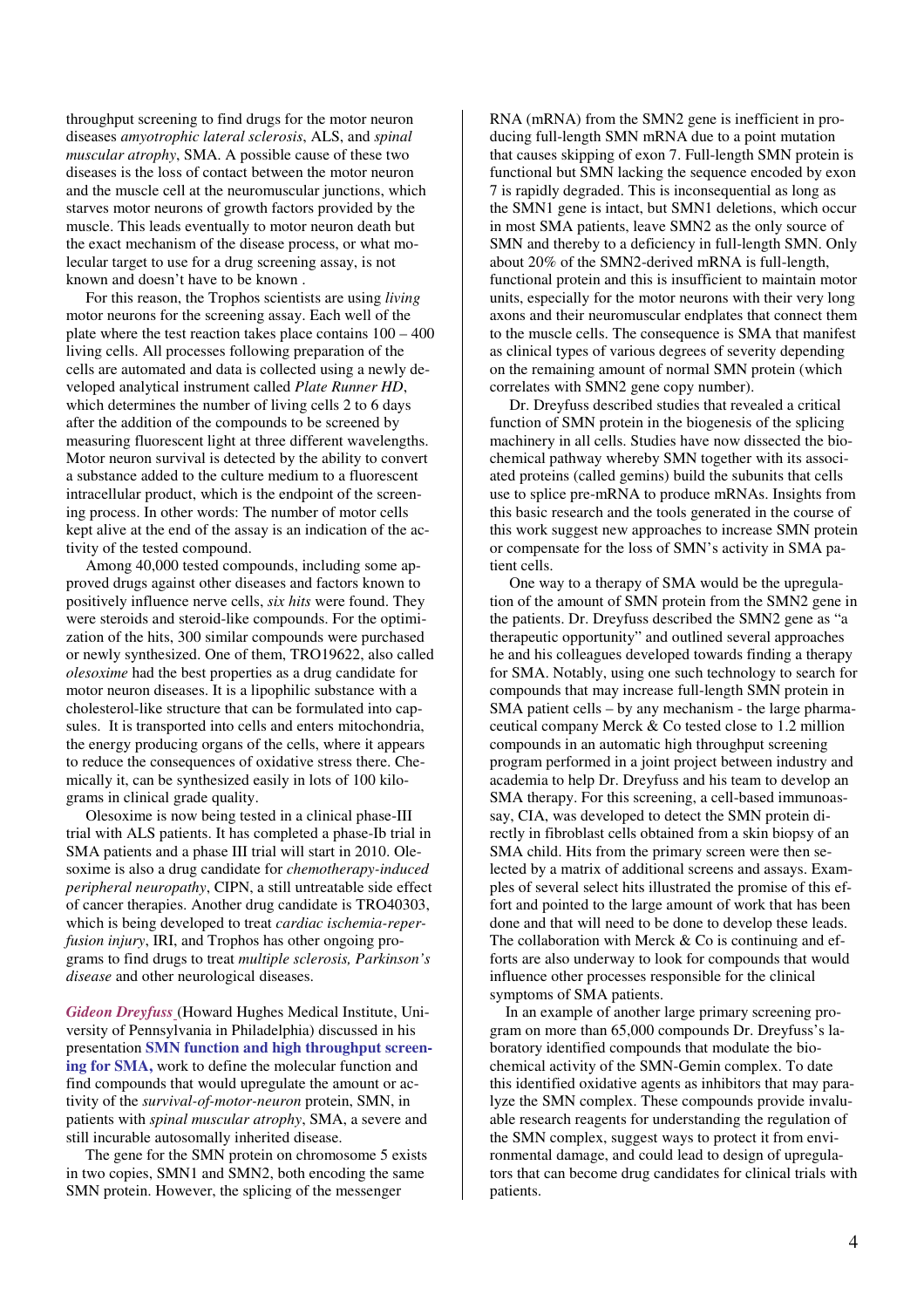### **Animal model assessment**

One of the most significant challenges to the development of new and promising therapies for human disease is the "translation from the laboratory into the clinic". The challenge is to take treatments that appear to be effective in preclinical experiments with laboratory animals and to test the efficacy of these treatments in human clinical trials. In this section *Michael Benatar* (Emory University in Atlanta GA, USA) in his presentation **Lost in translation: lessons for ALS from the SOD1 mouse** asked first whether the most commonly used laboratory animal for testing possible drugs for treating human *amyotrophic lateral sclerosis*, ALS, the SOD1 mouse, really is a good model of the disease for the purpose of predicting how patients with ALS would respond.

 ALS is the most common motor neuron disease which affects mainly people between the ages of 40 and 70 years, and about half of them die 3 to 5 years after diagnosis from a general paralysis of all muscles. In Europe and in the United States, about 75,000 ALS patients are living at any time. There is no effective therapy, the only approved drug, Riluzole® , prolongs life only modestly. It was found before the ALS mouse model was available and has only a very modest effect, if any, on survival of the SOD1 mouse.

 About 90% of the patients have the sporadic form of ALS and 10% have the familial form of which 20% have a mutation in the SOD1 gene for the enzyme s*uperoxide dismutase 1*, which destroys the toxic oxidative agent hydrogen peroxide. The laboratory animal most commonly used as a model of ALS, is based on the introduction of mutant human SOD1 into the mouse. Although the SOD1 mouse recapitulates several aspects of human ALS, there are many important differences. For example, this mouse model is genetically relevant to only 2% of all ALS patients and it results from a massive overexpression of the SOD1 protein in a way that is not comparable to the human form of the disease.

 Apart from the question of the suitability of the SOD1 mouse as a model for the preclinical evaluation of potential therapies for human ALS, questions about the methodological quality of many of these preclinical therapeutic studies make it very difficult to interpret the results. Moreover, many of the mouse therapeutic studies with negative results have not been published. So it is still impossible to say whether results from experiments with the SOD1

mouse are predictive for what might happen in a human clinical study. Thus, an animal model of ALS, that is reliably predictive of beneficial effects in humans with ALS, is still not available.

**Discussion:** The ideal animal model is one that duplicates the human disease completely or almost so. The SOD1 mouse is not an ideal model for ALS. The mdx mouse that has no dystrophin but not the severe symptoms of Duchenne boys is a much better model and, therefore, is being used extensively in preclinical experiments. The double-KO mouse that has neither dystrophin nor utrophin and four other such double mutant mice have Duchenne-like symptoms, but because their mutations are different of those in Duchenne boys, they are less useful than mdx mice to predict therapeutic effects in human patients.

 The dystrophic GRMD dog is very valuable for Duchenne dystrophy studies because of its size, so drugs can be tested with dosages similar to those later needed for Duchenne boys. Similar positive results with both animals, the mdx mouse and the GRMD dog, give the researchers confidence that the drug tested will bring the same results in boys. For the same reasons, pigs with SMA are now being developed.

 Clinical trials with human patients should only be started when relevant animal experiments have shown significant efficacy, not just borderline results. All the results of preclinical studies with animals, also those with negative results, should be published.

 TREAT-NMD is developing standard operating procedures, SOPs, for testing drugs and treatments in laboratory animals: www.treat-nmd.eu/research/preclinical/SOPs/. Following such standards would avoid costly mistakes and allow easy comparison of results from different laboratories. The experiments should also be done according to GLP guidelines, which describe accepted general laboratory practice.

 The laboratory animals must be treated with great care as humanely as possible, and surgery must be performed with anesthesia. The scientists should actively explain to the public how they care for their animals, how they do experiments with them, and why they are necessary to find therapies for still incurable diseases with often completely new techniques when alternatives are not available

# **Therapeutic misconception and ethical consideration.**

*Simon Woods* (an ethicist from Newcastle University, and TREAT-NMD collaborator, UK), chaired a debate and panel discussion in what was – in my opinion – the most important session of the meeting. Dr. Woods began by emphasising that the participation of patients with rare diseases in clinical trials is absolutely necessary and must be based upon voluntary and adequately informed consent. However, there is evidence that parents, who have to give this consent on behalf of their children, may be unable to distinguish between research and treatment. The so-called *therapeutic misconception* may exist when the participants of a clinical trial believe that its central purpose is to provide a therapeutic benefit.

 But clinical trials are just one step in the *scientific process* on the way to an effective therapy. Dr. Woods defined science as being "concerned with making cautious claims of knowledge based on the best possible evidence and balanced by a healthy willingness to re-evaluate this knowledge in the light of new evidence". Therefore, a clinical trial is *only a scientific experiment* that does not guarantee positive results, and in spite of carefully performed preclinical experiments done before a trial is started, it may still involve unknown risks. This is particularly true of the early phase-I and phase-II trials which are designed to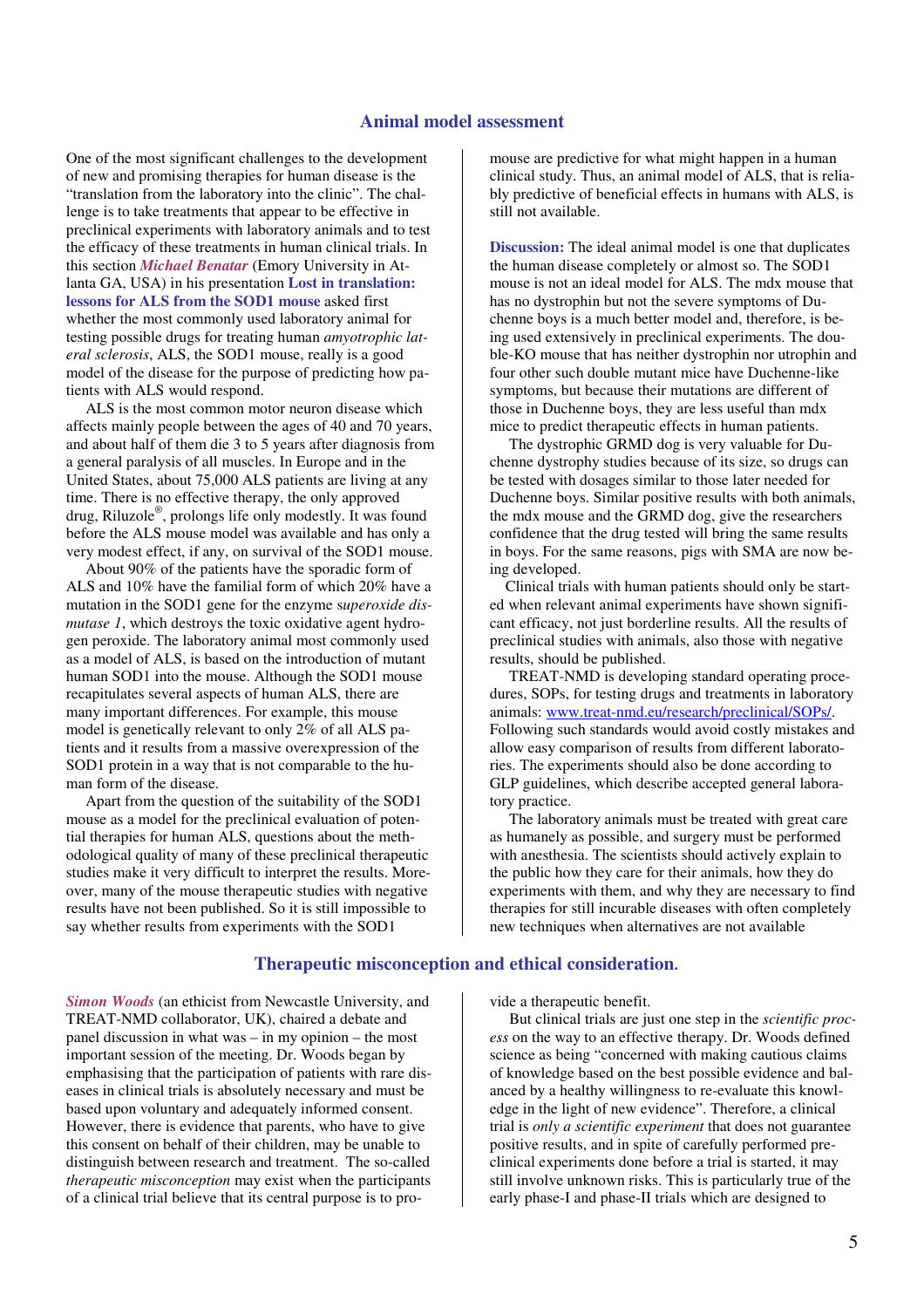check whether the new procedure is safe. Any clinician inviting patients to participate in a trial must consider the requirement of the Hippocratic Oath to do no harm. Thus, at this early stage, a therapeutic benefit cannot be expected and is sometimes impossible, for example if only a single muscle is treated.

 The scientists and clinicians performing the clinical trial must do their utmost to inform the parents of a child with a muscular disease about all details of the trial. But if after these explanations the parents are still unable to distinguish between research and treatment, and say that their agreement to participate is based on an unrealistic hope for a therapeutic benefit, then this misconception may undermine their ability to give their *voluntary and informed consent*. This problem was put to the audience as the starting point for debate and discussion. The following motion was proposed:

 *Parents who express hope in the possibility of therapeutic benefit from clinical trial participation should not be allowed to consent for their children to enter trials.* 

 I am reporting here in abbreviated account of the ensuing complex and at times emotional 70-minutes-long discussion between the audience and the members of the invited expert panel. The debate was very wide ranging and with three exceptions at the end, I could not identify by their voice in the recordings those who made the statements.

 A number of important points were made addressing the responsibilities of the researchers: The scientists performing a trial should explain the details of the study in a relaxed conversation, in ordinary language and with plenty of time, "just sitting there with a cup of coffee". They should speak slowly, sentence by sentence, using ordinary words without medical or other scientific expressions. The parents should be asked to summarize how they understood what was said and this would provide an opportunity for the researcher to correct any misunderstanding.

 The risk that something serious and unexpected might happen must be discussed quite openly. For example animal studies have some limitations in terms of predicting when moving to human studies. After all, the mdx mice are all related. They belong to one family, so the results of experiments with them can be less variable than those from clinical trials with humans who are so different from each other. Results of human trials are not 100% predictable; *a boy is not a big mouse and no dog either*!

 It is not unusual for a special personal relationship to develop between the families and their specialist doctor. Often this specialist also belongs to the team performing the trial. The families will then trust their "carers", knowing that they always will act in the best interest of the patient. Under these conditions, the families will often accept the doctor's and sign the consent form on trust without long explanations but with a risk that they do not fully understand the study and the risks. Families and doctors should therefore be careful to ensure that the details of a study are discussed in detail.

 Families with older sick children, who have experience of clinical trials, may be able to help those whose children are newly diagnosed to understand the issues. The parents associations can also be of great help, but they should be cautious not to simply encourage participation in research

but enable parents to gain accurate and detailed information so that they can make up their own minds.

 Also, a standardized consent form, or at least a template with good examples of clear language would be of help. Many researchers would also welcome examples of texts which seek to explain the important aspects of clinical trials in parent and patient friendly language.

 A very important aspect of the discussion addressed the view that "hope" is a natural condition of the human spirit and that it does not disqualify someone from rational thinking. Patients do not have time to wait for many years, and many feel that their time is running out, leading some to regard participation in a trial as last hope. It was also noted that even those who recognize there is little chance of personal benefit – like a 20-year old young man with Duchenne did – may still want to participate in research out of a wish to help the ones coming "behind them" by taking part in a trial. Hope for a personal benefit isn't always the only reason for trying to be in a trial. The altruistic wish to help other patients or the NMD community in general may also play a role. Nobody should be judged because of his or her motives to participate.

 While writing this report, it occurred to me that there is another reason for hope: If at the end of a trial the preliminary results are considered positive, there is sometimes an *open extension* during which all participants, also those who got a placebo, can receive the drug tested before its official approval. This, I think, might be a strong reason of hope for a therapeutic benefit.

 *Nick Catlin*, president of ActionDuchenne, who has a 9-year old boy with Duchenne, said: "We are hurt by the disease and therefore are more "vulnerable" than those with healthy children, but that does not mean that we are mentally unstable. We can still make rational and clear decisions for our children. Starting at the day we heard the terrible diagnosis, we are struggling with the death sentence of a child who is still running around like a normal one. We have ups and downs, on some days we can cope with this situation, but there are other days when we just want to cry.

 But we don't lose our faculty to think. We know the difference between risk and benefit. But we are not always given the full facts and often not taken seriously. John Porter was right when he said that in the new era of personalized medicine there must be partnership between us and you, the scientists and clinicians, with us the central part of it. If you don't include us, you are going to fail. But we do not want to lose this chance of taking part in going ahead towards a therapy."

 The president of the American Parent Project Muscular Dystrophy, PPMD, *Patricia Furlong* told us that her two boys, Christopher and Patrick, died of Duchenne in 1995 and 1996 and then continued: "They had participated a few years earlier in the unsuccessful clinical studies with the myoblast transfer technique. It had been a frightening experience, and I wondered, what is the therapeutic dose of hope, that we are allowed to have?

 We want the best for our children from the day they are born, and Duchenne does not change that. We want to be equal partners with you, the scientists and clinicians, and we need to be informed in an active ongoing dialogue about all the details of a trial with words we are able to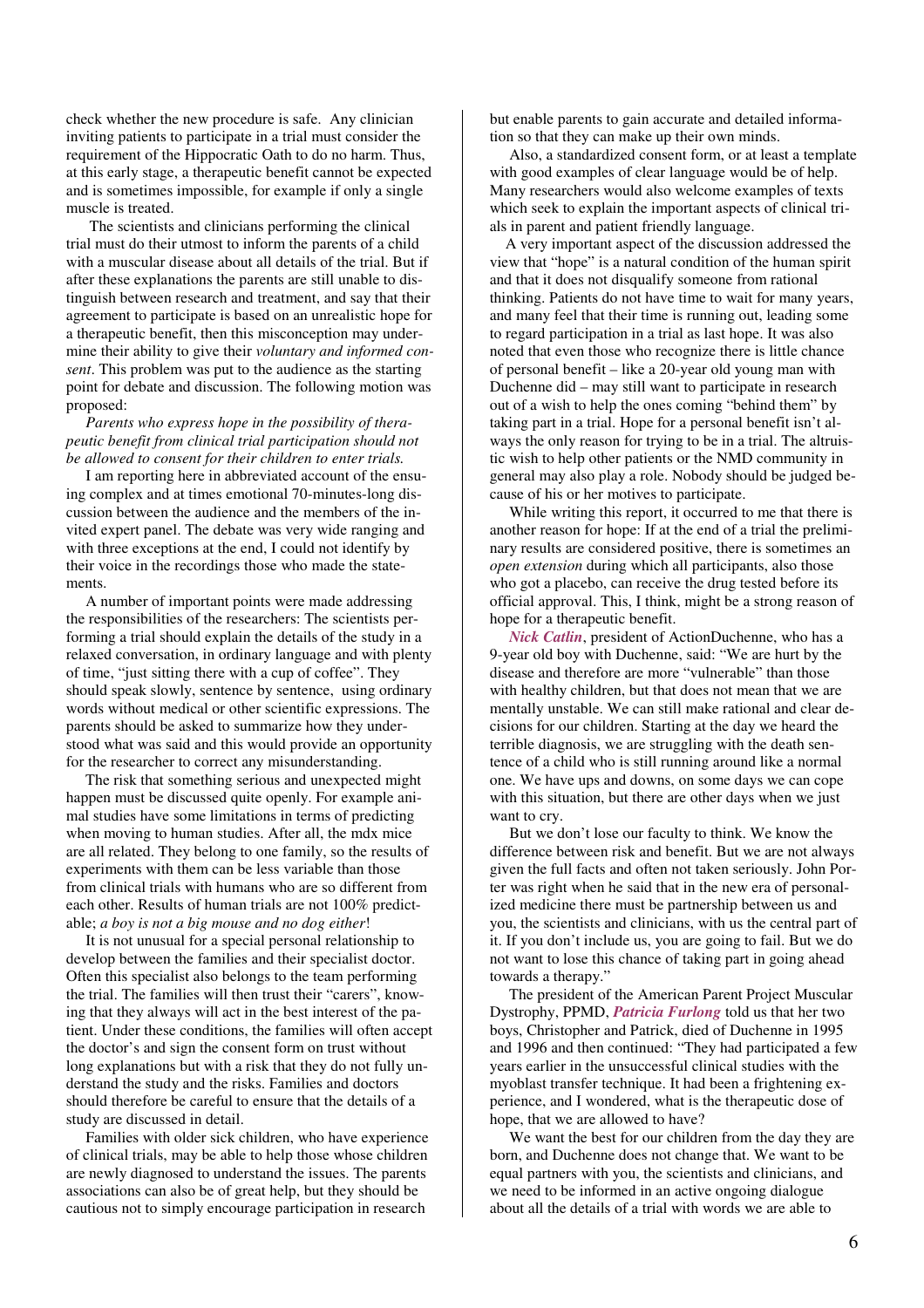understand. We need the dialogue to express our concern and to hear your response. We will tell you about our burden, because you do not live in our home 24 hours a day. It is very different from what you imagine! We all have our hope, but you have hope, too, I know, otherwise there would be no research and no clinical trials. For our children we need the light at the end of the very long tunnel".

 Dr. *Karl Bettelheim*, a director of ActionDuchenne and grandfather of Frederick, a 7-year old Duchenne boy, used quite drastic words to make his opposition to the motion clear: "This proposal is, in my opinion, a threefold insult. First of all, it is an insult to the scientists performing the clinical trial because it implies that they will not do it sufficiently well. Secondly, it is an insult to the parents, because it implies that the parents would attempt to falsify the results of the trial by subjecting their child to some undue pressure. And finally, it is an insult to the children, because it would imply they would only participate in a trial because they expect a possible benefit from it.

 One needs to look at the logical conclusion of this proposal: Only parents who do not express hope in the possibility of therapeutic benefit from a clinical trial, should be allowed to consent for their children to enter trials. But I think, parents who do not express hope, would be very difficult to find. So, I have made up a statement of clinicaltrial correctness: This is a doctrine fostered by delusional ethicists, who hold forth the proposition that it is entirely possible to make themselves look like the only judges of morality and ethics, without regard of whether the parents who want the best for their children are morally and ethically harmed.

 To make clear what I mean, let me describe a scene from a BBC film that plays in May 1941, for which I acted as scientific advisor. In an Oxford hospital, Johnny Cox, a 4-½-year old boy, lies in a coma. On one side of his bed sits his father, Mr. Cox, on the other side sits the clinical scientist who says to Mr. Cox: "There are no guarantees,

Mr. Cox, the last patients we tried this drug on, didn't make it." Mr. Cox answers: "I know you are not promising a miracle, I understand that". The next day, there was a significant improvement. The clinical scientist said: "We will give him the full 4-week treatment even if he appears to be fully recovered, we don't stop." Three days later, despite of appearing well, he had convulsions and died within ten minutes. A post mortem revealed, that the boy did not die of the bacterial infection that he had, he died of a ruptured carotid artery, caused by the infection. The drug he was given was penicillin and this was the first clinical trial with this first antibiotic.

 I would say that anybody in this room, who has benefited from being treated with penicillin or any antibiotic discovered subsequently as a result of the great discovery of penicillin, is duty-bound to vote against this atrocious motion."

 And so it was done! We were asked to hold up our blue cards if we supported the motion and our yellow cards if we were against it. After a few moments, the result was clear: About 98% of all the people in the audience held up their yellow cards. It was not necessary to ask the supporters to show their blue cards.

Dr. Woods added the following conclusion to my summary: "The debate was complex, detailed and often emotional, however a number of conclusions were drawn. It was recognized that researchers need to work in close partnership with parents and patients. It was observed that hope is an important and necessary part of coping with these diseases, but hope should not blind parents and patients to the real risks of participation in research. More work is needed to enable collaboration and joint working to high standards of practice in research, to develop good quality information, and to guarantee that the best possible methods are used across the globe to enable safe and ethical participation in research."

# **Developing novel, disease targeted therapies and systemic delivery.**

The keynote lecture for this session: **New treatments for hereditary neuromuscular diseases** was delivered by *Kenneth Fischbeck* (National Institutes of Neurological Disease and Stroke, NINDS, Bethesda near Washington DC, USA). Dr. Fischbeck discussed the therapeutic challenges of muscular dystrophy and opportunities for therapeutic intervention.

 Pharmacological approaches include agents such as Ataluren® from PTC Therapeutics that correct the translation of the mutant mRNA and agents that enhance muscle regeneration such as myostatin inhibitors. Gene replacement therapy has been pursued for Duchenne muscular dystrophy with adenovirus, adeno-associated virus (AAV), and direct plasmid injection in animal models with some benefit, although a marked inflammatory response occurred in dogs with AAV delivery. A human trial of AAV delivery of truncated dystrophin is currently being done by Dr. *Jerry Mendell* and his team at the Nationwide Children's Hospital in Columbus OH, USA.

 The same group also recently reported the first successful clinical trial of gene delivery for *limb girdle muscular* 

*dystrophy* type 2D which is caused by the loss of *alphasarcoglycan*, SGCA, one of the proteins of the dystrophinglycoprotein complex that anchors one end of the dystrophin to the muscle cell membrane. Dr. Mendell's team transferred the short SGCA gene for this protein – only 9,927 base pairs long – with an AAV1 vector by local injection into the small EDB foot muscle of three patients. After 6 weeks, the protein level had increased 4-5-fold over the control level, and the dystrophin-glycoprotein complex was restored. Some immune response against the virus vector was seen, which means that immune reactions must be taken into account in future clinical trials. The details of this trial were published in September 2009 in the journal *Annals of Neurology*, volume 66, pages 267-270. Presentations on gene delivery for muscular dystrophy were given by Drs. *Jon Wolff* and *Luis Garcia* in this session and are summarized below.

 Dr. Fischbeck also discussed the development of exonskipping oligonucleotide therapy for Duchenne dystrophy. Preclinical studies in the mdx mouse model were encouraging, and clinical trials of local injection were published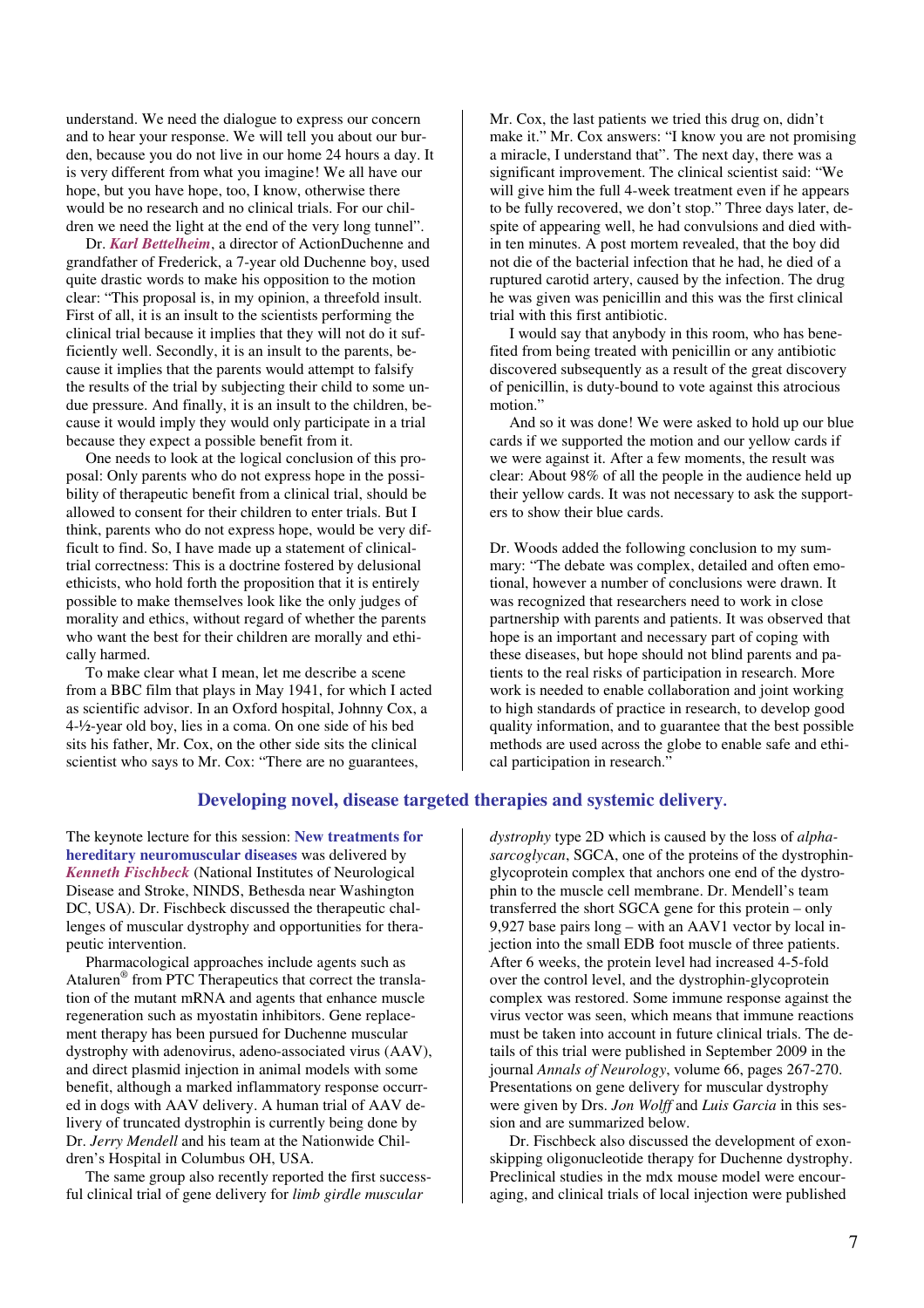in 2007 and 2009 by groups in the Netherlands (working with Prosensa) and the United Kingdom (working with AVI). Subsequent studies by both groups were presented by Drs. *Judith van Deutekom* and *Francesco Muntoni* in this session.

 Dr. Fischbeck also discussed research to develop a therapy for spinal muscular atrophy, SMA. With histone deacetylase, HDAC, inhibitors, the quantity of SMN protein and the survival time of SMA mice were significantly increased. High-throughput screening has identified active compounds that promote retention of exon 7 in the mRNA produced by the SMN2 gene, and oligonucleotides developed by Dr. *Adrian Krainer* are even more effective at doing so. These compounds have been found to increase SMN protein levels which then improved the clinical symptoms of the SMA mouse. Recent preclinical results with AAV-mediated delivery of the SMN gene by Dr. *Brian Kaspar* and others have also been very encouraging and were reported at the end of this session.

 As explained in other presentations, the SMN protein plays an important role in the spliceosomes of all cells. But it is probably also necessary for transporting the mRNAs through the long axons of motor neurons to growth cones and neuromuscular junctions at the connection to the muscle fibers, where they are needed for the synthesis of proteins. Thus, an insufficient amount of the SMN protein interferes with the transfer of the nerve signals to the muscles and thus causes the muscle weakness and atrophy of SMA.

 At the end of his lecture, Dr. Fischbeck said that finding therapies for neuromuscular diseases has proved to be more difficult than thought over 20 years ago when the dystrophin gene was found. But with the new research tools and the growing involvement of pharmaceutical and biotechnology companies, the barriers to safe and effective treatment will be overcome.

Following this introductory lecture, the four clinical trials with the exon-skipping technique were discussed, the two local ones whose results have been published and the two systemic ones who are finished or almost finished, but whose results are not publicly known yet. The skipping of exon 51 was chosen for these first trials, because 13% of all Duchenne patients – the largest group who needs skipping of one single exon – would benefit from skipping of this particular exon. I am summarizing here the rather short presentations by Drs. *Judith van Deutekom* and *Francesco Muntoni*. More details of all four trials are described in my recent report on exon skipping, updated in October 2009, which can be seen on the internet at www.duchenne-information.eu/Exon-Skipping-Report-English-firstupdate-October-2009.pdf.

 In her presentation **New results from Prosensa's exon skipping trial** *Judith van Deutekom* (Prosensa Therapeutics, Leiden, the Netherlands) said that it is actually quite amazing that when compared to typical drug development programs taking at least 10 years, it took scientists together with Prosensa and AVI only 8 years: from the first proof in 1998 of a successful skipping of an exon in cultured muscle cells from a Duchenne patient and in the mdx mouse model until the beginning of the *first in-man* and *proof-of-* *principle* clinical trials of this new genetic technique with Duchenne boys in 2006.

 Prosensa's first trial was a *local* study performed between January 2006 and March 2007. The modified antisense oligonucleotide (AO) *2'O-methyl-phosphorothioate AO* PRO051 against exon 51 of the human dystrophin gene was injected into one shin muscle of four Duchenne boys. After four weeks, up to 95% of the muscle fibers were dystrophin positive. This treatment was proven to be safe without side effects, but no therapeutic benefit for the children could be expected. The full results were published in December 2007 in the *New England Journal of Medicine* on pages 2677-86 of volume 357.

 Prosensa's first *systemic* exon-skipping trial was performed in Leuven and Gothenburg between April 2008 and May 2009. Twelve patients received PRO051 in 5 weekly subcutaneous injections. This was a dose-escalation study with doses between 0.5 and 6 mg/kg. New dystrophin without the amino acids coded for by exon 51 was detected in a dose-related manner without side effects. The main purpose of this trial was to determine whether this first whole-body treatment was safe. But muscle function tests were also performed because there was a chance that the boys would already obtain a therapeutic benefit. Dr. van Deutekom was not allowed to mention the full results of the study. They will be known after publication within the next months. All 12 patients participate in an *extension*  of this study with weekly injections of the highest dose for at least 6 months. No drug related side effects have been detected so far.

*Francesco Muntoni* (University College, London, UK) discussed in his presentation **New results from AVI's exon skipping trial** the two clinical trials with another type of modified AOs, the *morpholino* AO against exon 51. In their *local* study between the autumn of 2007 and the end of 2008, the British scientists treated the small foot muscle EDB in one foot of seven Duchenne boys with their morpholino AO AVI-4658 against exon 51, developed by the MDEX Consortium in collaboration with *AVI Biopharma* in Bothell near Seattle WA, USA. Four weeks after the injection of 0.09 or 0.9 mg of the drug, up to 42% of the fibers around the injection site contained the new but shortened dystrophin in the 5 children who received the higher dose; there was no significant protein production in the 2 boys who received only the low dose, which was expected. As in the local Dutch study, no therapeutic benefit could be expected, and no side effects appeared. All details of this study were published online in August 2009 by the journal *The Lancet Neurology* and then printed in volume 8 on pages 918-928.

 The British *systemic* trial started in February 2009 in London and Newcastle, it will be finished in March 2010. A total of 18 boys are scheduled to receive escalating doses of the drug between 0.5 and 20 mg/kg/week for 12 weeks injected intravenously. Two weeks before and two weeks after the injections, biopsies were performed for the analyses of dystrophin mRNA and protein. Again, as in the Dutch systemic trial, safety was the main outcome measure, but muscle function was also monitored because the patients may get a therapeutic benefit. No drug-related adverse effects have been detected. The full results will be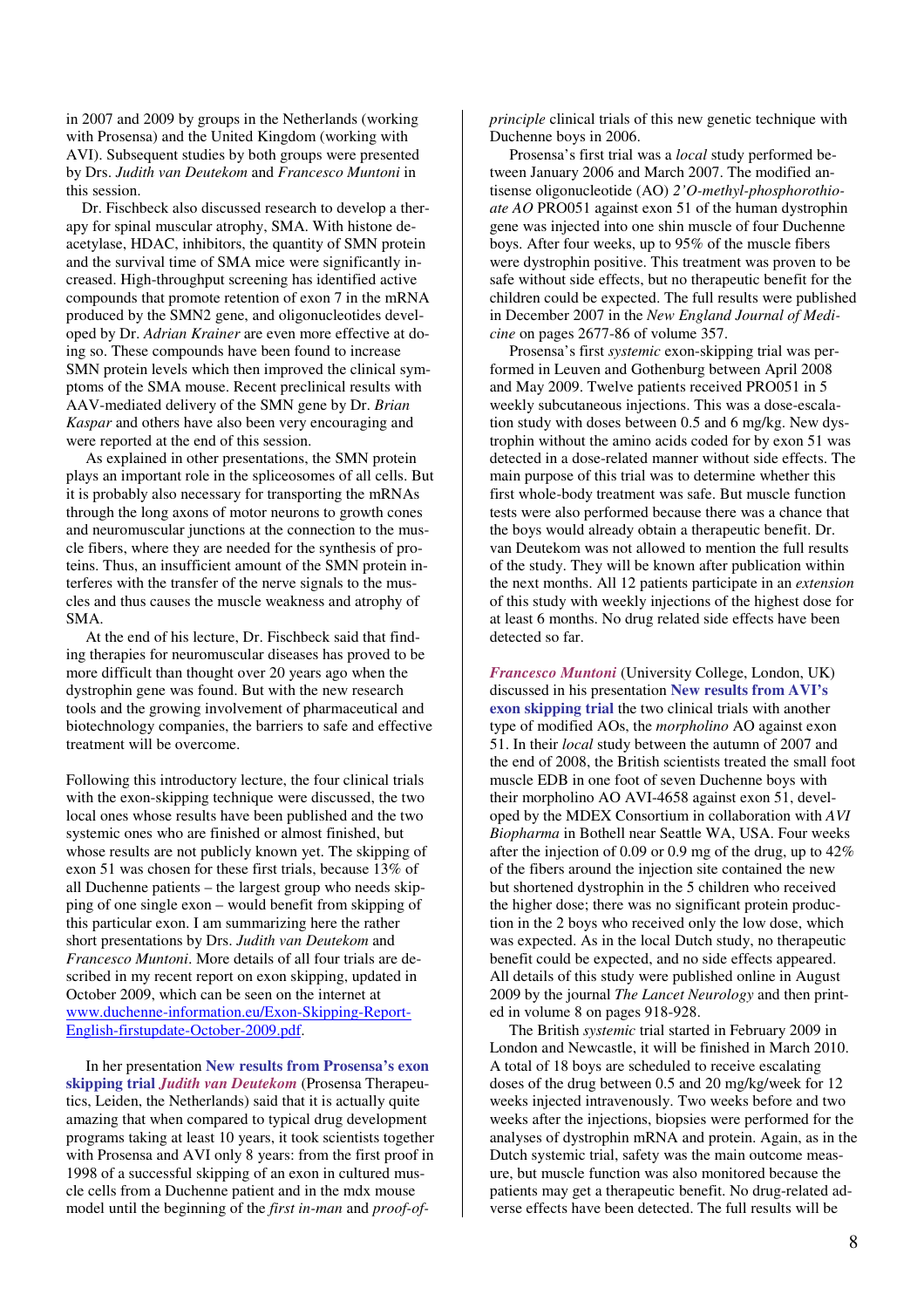known after their publication in the second half of 2010. However the analysis of the first 12 treated children identified the presence of skipping and dystrophin production in at least some of the treated patients.

**Discussion**: I could not identify by their voice all panel members who answered.

 Exon skipping is the most advanced research approach towards a Duchenne therapy.

 *Judith van Deutekom:* Prosensa has tried both systemic (intravenous and subcutaneous) delivery methods on mice and monkeys. They are similarly effective, but the subcutaneous one minimizes risk for potential toxicity and would be more practical later because it could be applied at home without a visit to a doctor's office or hospital.

 *Annemieke Aartsma-Rus:* Exon skipping will not be able to replace lost muscle fibers but only maintain and stabilize those that are still present. Thus wheelchair patients will not walk again, but may probably continue to use their hands and arms longer.

 *Judith van Deutekom:* No serious side effects of exon skipping with both AO types have appeared. But only time will tell whether there will be long-term risks. Prosensa always checks the AO sequences for off-target effects to avoid that they would bind somewhere else in the human genome outside the dystrophin gene.

 Both types of AOs typically do not cross the bloodbrain barrier. Thus skipping would not affect the dystrophin in the brain which is shorter than normal and might be responsible for mental problems of some patients.

 Exon skipping of cardiac muscles is not yet sufficiently efficient. We might create Becker-type patients with severe heart problems. *Judith van Deutekom:* 2OMePS AOs are taken up by the heart, at lower levels but with longer half-lives!!

 *Judith van Deutekom:* An AO drug for skipping exon 51 will be the first one to be approved by FDA and EMEA. It will take another few years. The next ones will come in short succession. *Francesco Muntoni:* We are much closer than ever at approved exon skipping drugs. I was always wrong when I gave a time estimate. My (GS) personal addition to this debate: In my interview with *Gertjan van Ommen* in 2004 in Monaco, he said it will take about 10 years until exon skipping will be ready for our boys.

# Jon Wolff (University of Wisconsin and Roche Madison Inc., Madison WI, USA) discussed his experiments with "naked DNA" in his talk **Limb perfusion gene delivery**.

 Plasmids are small circular DNA structures without protein inside bacteria to which they mostly confer resistance against antibiotics. To test whether these naked DNA structures could be used as vectors for gene transfer into muscles, the scientists inserted the combined 79 DNA exons, the entire cDNA, of the dystrophin gene together with controlling sequences into plasmids and injected this vector system under pressure into the blood stream of the hind legs of mdx mice. The pressure was produced by shortterm blocking the blood circulation with a tourniquet, a blood pressure cuff. Repeated treatments led to the stable production of up 20% of the dystrophin level of normal mice in about 15% of all muscle fibers in the treated limb which lasted for the remaining life of the mdx mice. This

*hydrodynamic* procedure was well tolerated by the mice, whose muscle function of the treated limb showed a significant improvement.

 In preparation of a possible human application, Dr. Wolff and his colleagues then tested this regional gene therapy on non-dystrophic monkeys. After a single injection of plasmids carrying the gene of the enzyme betagalactosidase, 30 to 40% of the muscle fibers in the treated limbs contained this marker protein. The treatment under pressure produced a swelling of the muscles which, however, disappeared after about 24 hours. More than 100 monkey limbs have been treated that way without any harmful side effects.

 The first human experiments with three healthy adults have now been started who are receiving injections of salt solution to test whether this method could become a routine method for treating Duchenne children.

A next-generation exon-skipping technique would be one that would require just one single injection of a drug without the need for repeated follow-up treatments for the remainder of the patient's life. Such a treatment was developed by Dr. *Luis García* at the Institute of Myology of the Pierre and Marie Curie University in Paris and Dr. *Aurélie Goyenvalle*, now at Oxford University, and their colleagues. With this technique, the gene of a modified splicing factor U7 with the antisense sequences against the targeted exon attached are transferred into the muscle cells with an adeno-associated virus, AAV, as vector so that *the cells themselves can make the exon-skipping drug* continuously. I have described also the details of this AAV-U7 technique in my exon-skipping report, whose internet address is shown at the beginning of this section.

 At the meeting, *Luis Garcia* in his address entitled **New results from systemic AAV total-body delivery**, presented the first results of his experiments to *translate* the studies on mdx mice to the much larger dystrophic GRMD dog. The experiments with mice had shown that two months after the injection of the AAV-U7 system into their tail vein, most of the fibers of almost all muscles, also those of the heart, contained the intended shortened dystrophin without the amino acids coded for by exon 23.

 The U7 system, containing antisense sequences against the exons 6 and 8 of the dog dystrophin mRNA for restoring the reading frame after the dog's deletion of exon 7, was then used for the regional treatment of one leg of a GRMD dog by the hydrodynamic regional delivery method described by Dr. *Jon Wolff* in the previous presentation.

 After positive results were obtained after this regional treatment, a *full systemic delivery* through extracorporeal circulation powered by a pump was performed on the dystrophic dog *Droopy*. Two hundred milliliters of a solution containing 270 trillion (2.7 x  $10^{14}$ ) virus particles were delivered in 4 portions within about 5 minutes. A cardiopulmonary bypass was used to avoid as much as possible the lungs.

 Two months later, wide-spread distribution of the dystrophin mRNA without the exons 6–9 and the correspondingly shortened dystrophin protein was detected in all muscles analyzed in biopsy material. The skipping of exon 9 was not intended, but the removal of this extra exon does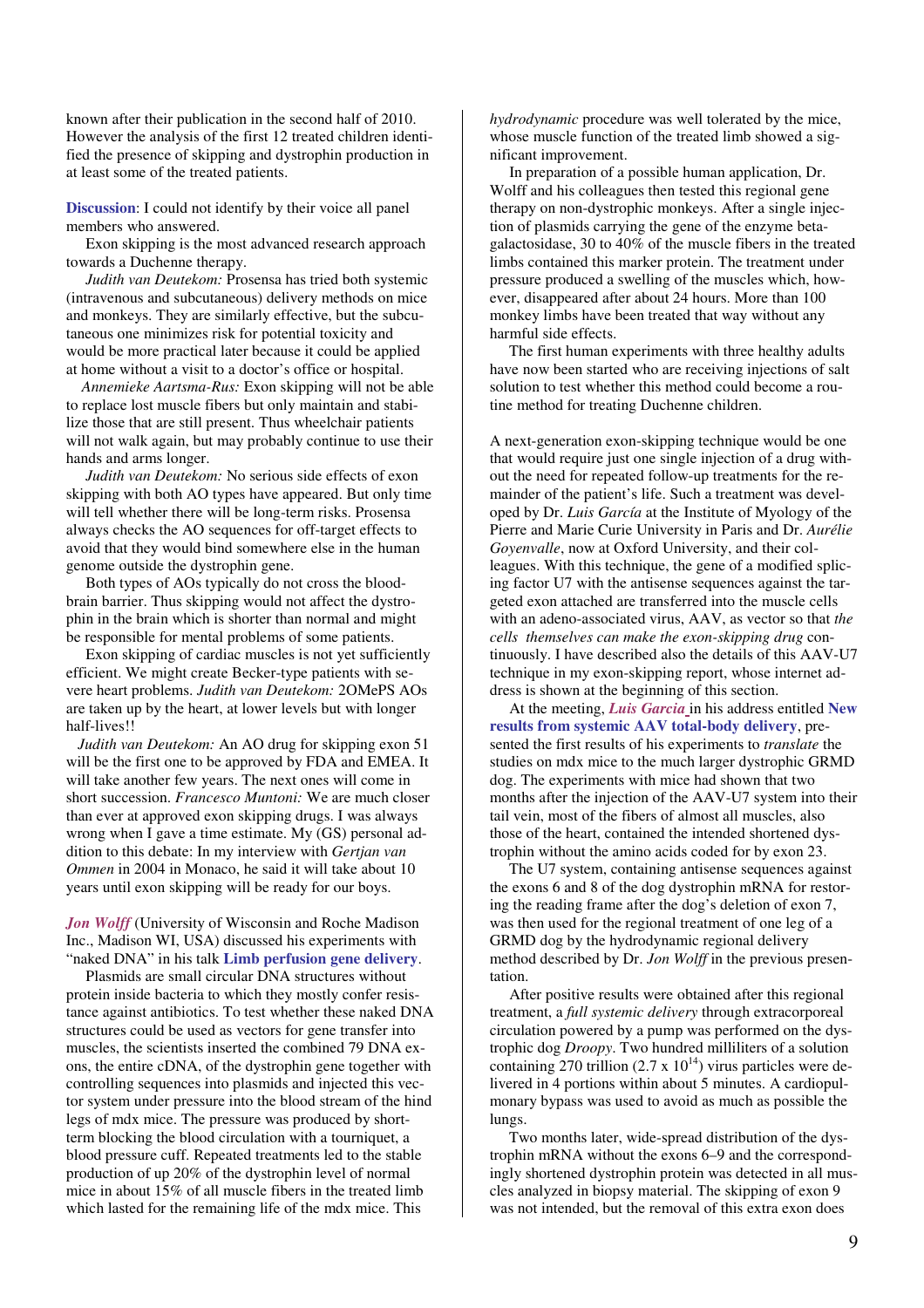not change the reading frame. The dog supported very well the procedure, but the amount of the newly synthesized dystrophin was too low to have an effect on muscle function despite the large amount of vector infused. Possibly the vectors were blocked by something in the blood stream and subsequently could not get out of the blood vessels and into the muscle tissue. Studies are going on to bypass this crucial bottleneck and to obtain an improvement of the muscle function before clinical trials with Duchenne boys can be contemplated.

In the last presentation of this session, *Brian Kaspar* (Nationwide Children's Hospital, Columbus OH, USA) spoke about **Gene therapy for spinal muscular atrophy (SMA)**  for which the largest problem was the systemic delivery of the SMN protein to the motor neurons residing in the spinal cord. Despite tremendous efforts by researchers over the last 10 years, systemic delivery to the central nervous system – CNS, brain and spinal cord – has been a challenge. Dr. Kaspar reported, that the researchers have now found that type-9 adeno-associated viruses, AAV9, could be used as a vector which could carry the gene for a green fluorescent marker protein, GFP, or the gene for the fulllength SMN protein across the blood-brain barrier in *newborn* mice, the barrier which protects the CNS from harmful substances. The viruses with their charge were abele to enter large numbers of neurons throughout the entire brain

and many motor neurons in the spinal cord, where the GFP marker or the full-length SMN protein was produced. In treated *adult* animals, only astrocytes – the cells that surround the nerve cells and blood vessels in the CNS – and only small numbers of neurons were making GFP. In addition, the vectors entered also skeletal and cardiac muscles in both newborn and adult animals.

 Preliminary experiments were performed with the animal model for severe Werdnig-Hoffmann SMA type I, the SMN2-delta7 mouse. As in human patients, this mouse has no functional SMN1 gene, and the mRNA of its SMN2 gene has a deletion of exon 7. With systemic injections of the AAV9-SMN vector system into young,  $5 - 13$  days old mice, the researchers showed that while untreated SMA mice live only 15 to 20 days, the animals treated during that time window had no SMA symptoms anymore and lived for longer than 100 days. However, the treated animals grew later to only half the size of normal mice.

 The ability of the vector system to efficiently enter motor neurons after intravenous injection was also repeated in other laboratories. One research group in France led by Dr. *Martine Barkats* used AAV9 in SMA cats and obtained similar results.

 The next steps are experiments with non-human primates, for instance monkeys, to test the applicability of this approach and to demonstrate safety, before clinical trials with SMA children can be contemplated.

# **Registry development for clinical trials**.

As more and more clinical studies are being performed and prepared for the development of therapies of neuromuscular diseases, *patient registries* are becoming important for finding participants for these studies with well-defined genetic diagnoses and up-to-date clinical data in reach of trial centers.

 The three speakers in this session discussed as successful examples mainly the global international registries for Duchenne muscular dystrophy, DMD, and spinal muscular atrophy, SMA. The two registries can be reached at the internet address www.treat-nmd.eu/patients/patientregistries/global-registries/. Through the TREAT-NMD address, 19 national DMD registries, 17 SMA registries, and 8 registries for myotonic dystrophy type 1 can be reached. All these registries are connected to each other in the TREAT-NMD registry network. Therefore, DMD and SMA patients need only to be registered in one, preferably their own national registry, because their most relevant data, *the minimal data set*, is sent to the global DMD or SMA registry. The global DMD and SMA registries are located at the University of Montpellier in France. Patients in countries without a national registry can have their data entered in one of the registries that use online self-report forms.

 The following description of the advantages and benefits of patient registries is based on all three presentations in this session:

 (1) The registries act as a liaison between patients and families interested in participating in research and researchers in universities and industry interested in studying their particular disease and developing therapeutic proce-

#### dures.

 (2) They allow for more rapid movement of studies from conception to clinical trial. Thus, they promote the effective use of funds.

 (3) Data about the medical management of patients will help to develop and maintain good standards of care according to internationally agreed recommendations.

 (4) Registered patients and their families feel that they are not left behind but belong to their disease community, because they are getting up-to-date research and care information, especially about the begin of clinical trials which might need their participation.

 (5) As the clinical course of a patient's disease from its onset in the past to the time during the treatment after the approval and marketing of "their" drug can be documented continuously, this data can be used to study the natural history of a disease for control purposes and for the detection of any side effects and additional effectiveness data that develop during the long-term use of the drug.

 (6) The availability of past and future patient data can convince the regulatory agencies to approve a drug for a rare disease even when safety and randomized studies cannot be performed as required for the approval of "normal" drugs.

In her presentation **Huntington disease and SMA** *Jaqueline Jackson* (Indiana University, Bloomington IN, USA) told us that some of the most important registries have begun their work many years ago: The registry for Huntington disease in 1979, for SMA in 1986, for Alzheimer disease in 1990, for Parkinson disease in 1998, for Charcot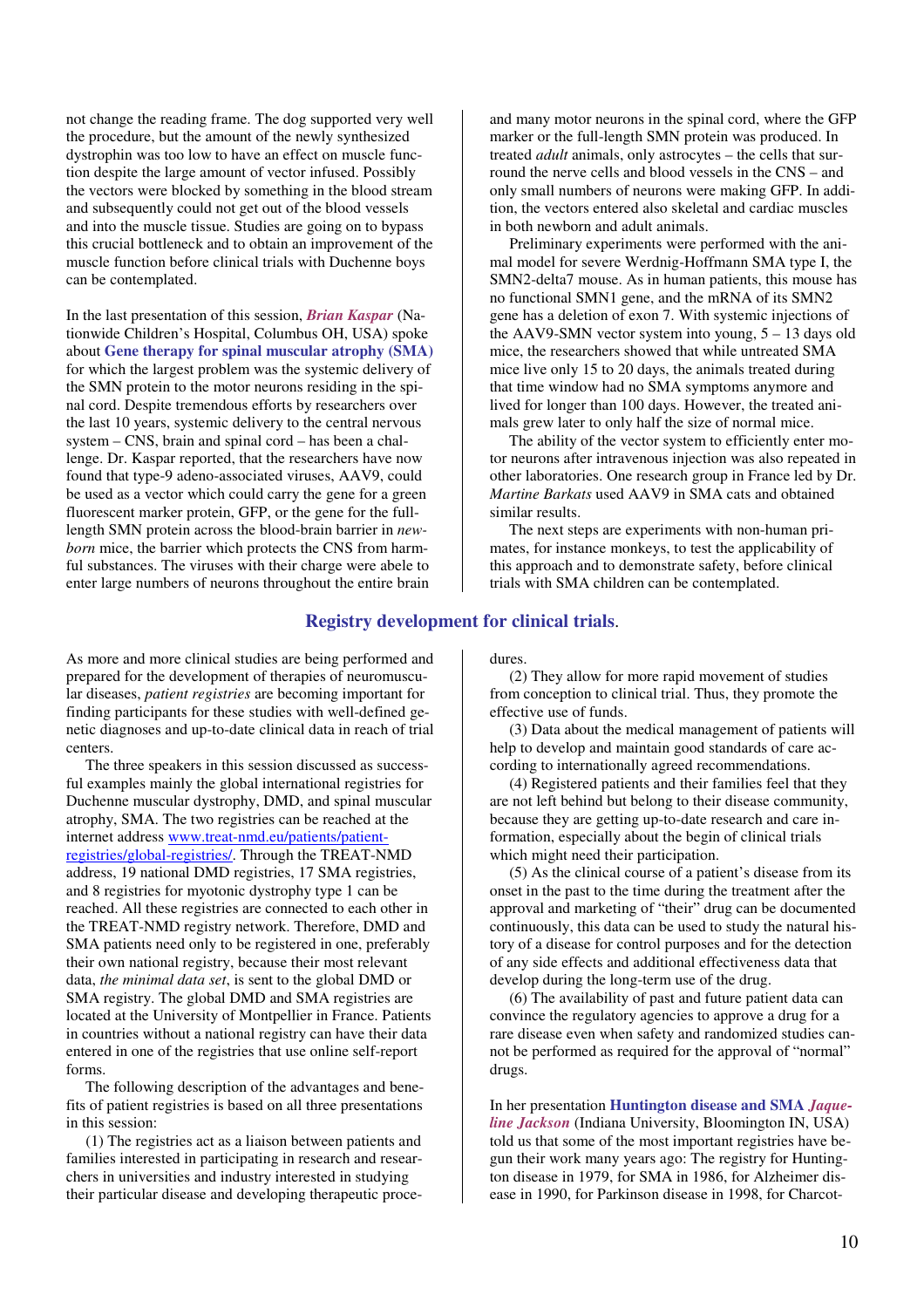Marie-Tooth disease in 2001, and for familial intracranial aneurysm in 2002. Registries for many other neuromuscular diseases are listed at the registry pages of TREAT-NMD. The Indiana-based SMA registry contains now data of 2,300 SMA patients from 2,160 families. The registry for Huntington disease lists data of 14,000 patients from more then 3,000 families with 138,000 people.

 For researchers to get access to the patients and their data, they have to submit a proposal of their research project which will be reviewed and then must be approved by a scientific advisory committee.

 These registries have allowed thousands of families to participate in research and clinical trials and have led to thousands of publications about these diseases. *Per Nilsson* (Actelion Pharmaceuticals, Allschwil near Basel, Switzerland) described in his presentation **Regulatory and industry perspective** the advantages the patient registries bring to industrial research. He mentioned among examples, *Myozyme®* against Pompe disease by Genzyme and *Zavesca®* against Niemann-Pick disease type C by Actelion. The development of these two drugs took a long time and was very expensive. If a long-term registry for these rare diseases had existed before the work for an effective treatment had started, the two drugs might have been available faster and at lower costs.

 Another example is the drug *Tracleer®* , now marketed by Actelion against pulmonary arterial hypertension, PAH. Tracleer was approved in 2002 in the EU with data on 170 patients in two randomized trials under the condition that a post-marketing risk-management program was established which required that physicians report any adverse effects on treated patients to Health Authorities. This was requested because the clinical studies had shown that about 11% of patients develop increased but reversible liver enzyme levels. This effort resulted in a PAH registry which after four years contained data of almost 5,000 treated patients,

covering 80% of prescriptions in the EU. This kind of registry has become a model for similar programs of targeted surveillance for other rare diseases.

 A registry and patient study for the use of a thrombolytic therapy to dissolve blood clots in ischemic stroke was started in 2000 in Sweden and eventually included 11,000 patients from 30 countries. This registry was able to provide important data to show that the benefit of a thrombolytic therapy in ischemic stroke indicated by placebo-controlled trials could be translated into clinical practice. This again illustrates the great importance of patient registries for the development of drugs for severe diseases.

*Hanns Lochmüller* (TREAT-NMD, Newcastle, UK) finished this session with his presentation **TREAT-NMD patient registries**. In addition to information included in the introduction of this summary, he mentioned that it took three years to recruit the 150 Duchenne patients for the large German study on the treatment with prednisone combined with cyclosporine led by Professor *Rudolf Korinthenberg* at the Children's Hospital of Freiburg University, which showed that the addition of cyclosporine did not increase the effect of prednisone alone. At that time, no Duchenne registry was available which would have made the recruitment of the patients much easier and faster.

 A reliable genotype-phenotype correlation would be of great practical importance because it would, for instance, allow to predict which symptoms of a Becker dystrophy a particular exon skipping drug would create. The genetic and clinical data from a DMD/BMD registry would facilitate the establishment of such a correlation.

 TREAT-NMD is prepared to help parents associations to set up registries for their neuromuscular diseases. The European Neuromuscular Center, ENMC, in the Netherlands has also helped to set up and to run patient registries in cooperation with TREAT-NMD.

### **Clinical outcome measures.**

Outcome measures are tools for assessing changes in a patient over time. They measure change in meaningful areas of a person's life in a way that makes decisions about treatments possible. I found this definition on the internet, and the program of the meeting contains the following three sentences of introduction to this session: The correct choice of outcome measures for a clinical trial can be critical to its success. Making these choices can be a timeconsuming and lengthy process, and if the choices have been made, there are many practical issues that need to be addressed in order to successfully implement an outcome measure for a trial.

 The following three presentations were held in this session about how to choose outcome measures, how to implement and optimize them, and how to assure their quality: *Michael Rose* (King's College, London, UK) **How should we choose outcome measures for clinical trials and studies?** *Julaine Florence* (Washington University, St. Louis MO, USA) **Implementing and optimizing the clinical outcome measures**. *Jeremy Hobart* (Peninsula Medical School, Plymouth, UK) **Quality assessment of outcome measures**.

 Very many details were given by the speakers which, in my opinion, may not really interest the majority of the patients with neuromuscular diseases and their families for whom I have written this report. And as my expertise is research for therapies of Duchenne muscular dystrophy, I have difficulties reporting about this special technical field and summarizing the most important facts. For this reason, I ask those, who need to know these facts, to consult the detailed documentation on outcome measures published by TREAT-NMD on the internet: www.researchrom.com.

 However, there is one outcome measure that is worth mentioning here: the *6-minute walk test* which is now widely used in trials for Duchenne and other muscle diseases with patients who can still walk. The first scientific study of this test with Duchenne and healthy boys was published online by the journal *Muscle & Nerve* on 25 November 2009 by *Craig M. McDonald* and co-workers of the University of California in Davis. The study results indicate that young Duchenne boys can consistently and reliably perform the test. The study was sponsored by PTC and supported by a grant from the American Parent Project Muscular Dystrophy (PPMD).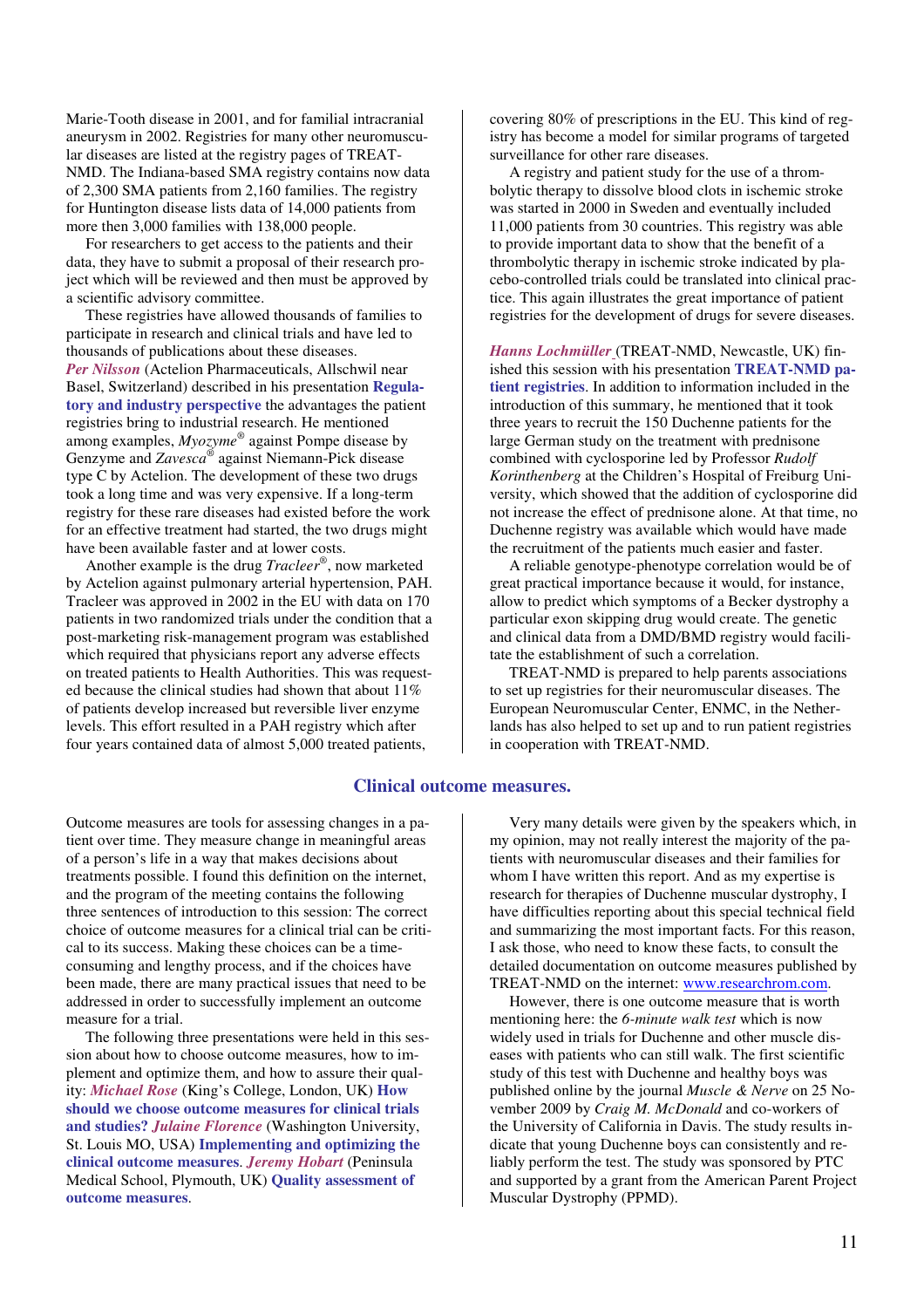# **Effects of long-term treatment and combination therapeutics.**

*Robert Griggs* (University of Rochester NY, USA) started this session with his presentation on "**Long-term corticosteroids in DMD: Implications for new treatments**". The treatment with one of the corticosteroids prednisone and deflazacort is presently the only drug treatment proven to be able to preserve or maintain the muscles of Duchenne boys for a limited time. This type of treatment is now considered the "gold standard" to which other pharmacological treatments in development are compared. But there is still disagreement about the answer to many questions: Which is the best steroid to use at which dose and with which administration schedule, what is the best age to start, should the dose be changed when the patient gets older, how long can the treatment be continued, what are the side effects and how can they be avoided or minimized? A survey has shown that 31 different treatment regimes are in use in 60 clinical centers worldwide. But many Duchenne patients still do not receive any steroid treatment.

 A large international clinical trial, to be financed by NIH, is now being prepared which should answer many of the questions mentioned and whose results should lead to a proposed standard steroid treatment with defined characteristics. This trial will be performed in 40 clinical centers in 11 countries. The 300 participating 4-7-year old Duchenne boys in 3 randomized groups of 100 patients each will be treated for three years with 0.75 mg/kg/day prednisone or 0.9 mg/kg/day deflazacort with daily application or with an adjusted dose in the "Dubowitz regime", 10 days on/10 days off. Many standardized outcome measures will be used so that the results from the different centers will be comparable. In cooperation with TREAT-NMD, a standardized management of side effects and a long-term follow up are planned for at least 10 years to detect short- and long-term positive and negative effects.

In his representation **Long-term side effects of drugs in development for NMDs**, *Rudolf Korinthenberg* (University Children's Hospital Freiburg, Germany) said that in clinical trials with newly developed drugs, only the shortterm side effects become known. But drugs for neuromuscular diseases will have to be taken for a long time, so during the extension period after the end of a trial, when all participants are receiving the new drug, also those who were on placebo, not only the therapeutic effect should be monitored for several years, but the side effects also. This is also important for the approval of the drug. This task is not so difficult if the patient data are listed in a registry which uses an active program for long-term supervision of patient health.

 Dr. Korinthenberg showed a list of treatment strategies whose possible long-term side effects should be monitored. This is especially important for the chronic neuromuscular diseases and when drugs with only moderate therapeutic effects are used. Some unexpected side effects may be problems with growth, osteoporosis, liver and renal function, and hypertension, which might appear years after the end of clinical trials.

*Bruno Eymard* (Institute of Myology, Paris, France) spoke about **Post-marketing studies using Pompe disease as a paradigm**. Pompe disease, a glycogen storage disease, caused by a mutation of the gene for the enzyme alpha-1,4-glucosidase on chromosome 17, exists in two forms with early onset in childhood and late onset in adults. The enzyme replacement therapy with Myozyme® , developed and marketed by the Genzyme Corporation, is successful in children and easy to supervise. But in adults, the treatment is difficult to assess as the clinical development and the symptoms are more complex and Myozyme has only a modest effect.

 Because of the high cost of Myozyme, the French Ministry of Health requested a post-marketing study that would clearly show a long-term positive effect of the drug not only in children but also for the more difficult to control disease in adult patients. For this reason, a French registry was set up in cooperation with Genzyme which now contains about 15 data sets of 75 Pompe patients. It is used in this study to evaluate the patients before, during and also after the treatment once or twice per year to determine the value of the treatment for the health of the patients and their life situation, but also to detect late manifesting side effects. The results of this post-marketing study should convince the health authorities in France to continue paying for the treatment.

 This registry has promoted a very fruitful collaboration between the French teams involved in Pompe disease.

In his second presentation, *Francesco Muntoni* (University College, London, UK) talked about **Combination of old and new approaches. Forward look**, and started to ask whether one should do clinical studies with different potential drugs at the same time. How could one know which component of such a drug combination was responsible for any positive therapeutic or negative side effect?

 As more and more approaches have to be tested in clinical trials, we will have to face the problems of combination therapies. Biomarkers for each single drug effect would be of great help and would have an effect on the outcome measures to be used in such a combination trial. And these outcome measures should also take care of personal consequences like the increasing burden families have to face when caring for their older sick children and the deterioration of the patients's quality of life.

 If half a billion euros, as offered by GlaxoSmithKline for the development of just four exon-skipping drugs are needed for only 35% of the Duchenne patients, then we will need many billions more for the more than 100 of these personal drugs to treat 45% more patients. But the remaining 20% will need other drugs, mostly pharmacological ones, which are not mutation-specific. We need to help these patients, too. And although Duchenne dystrophy is the most frequent of the neuromuscular diseases, it is not the only one. For the others, effective treatments have to be found, too.

But we do not need only immense amounts of money,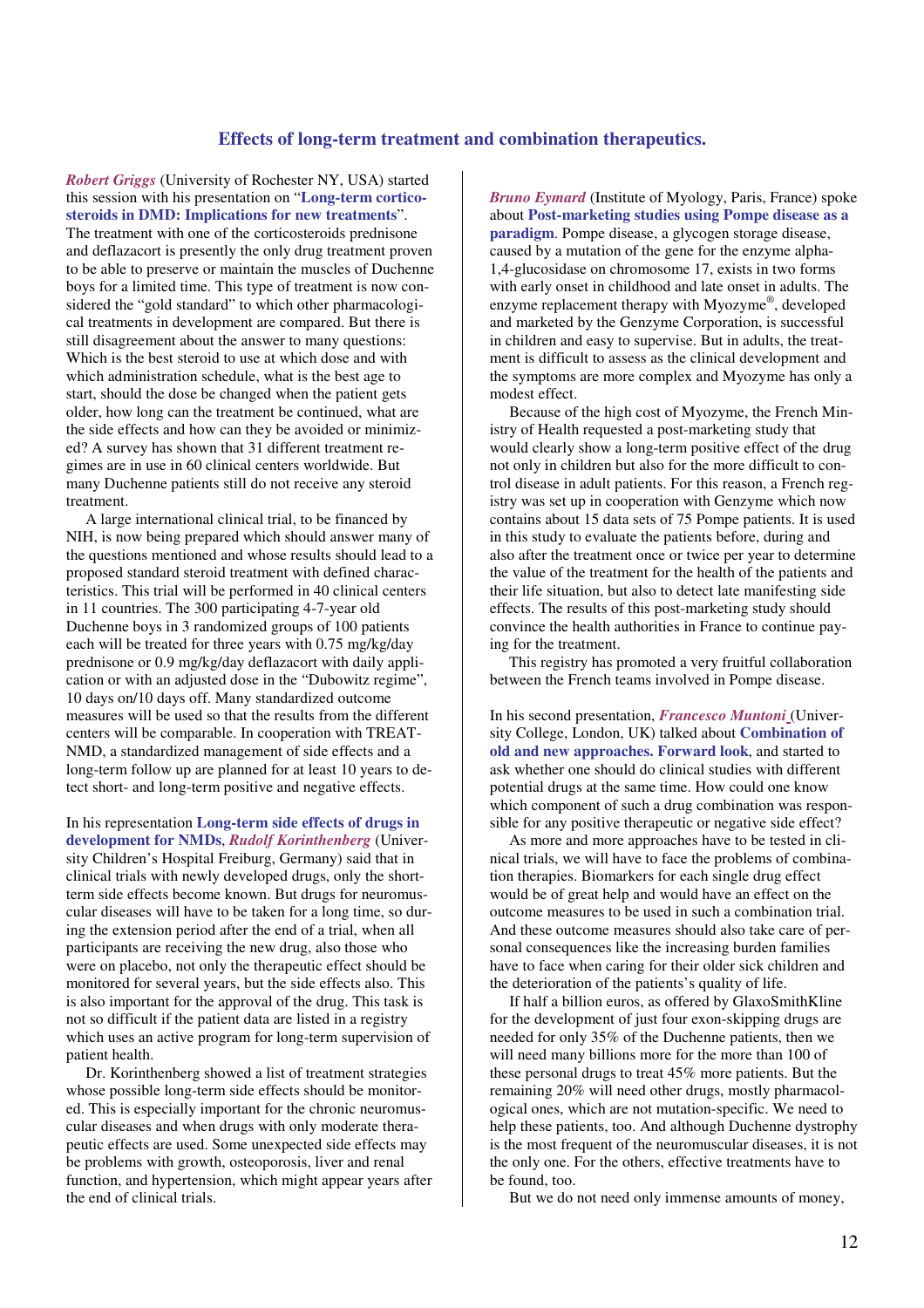we need many more researchers in more countries than now who will help us to develop new drugs and more effective methods. And for those of our patients, who have to wait many years more, we need better and standardized medical management procedures not only in our developed countries but in the rest of the world also. And all patients, their families and their doctors, wherever they live, need access to up-to-date information so that none of them is left behind when the first and then many more effective drugs will be there in a few years.

#### **Discussion:**

 *Robert Griggs:* If complete restoration of dystrophin in all muscles could be obtained in all muscles, this might be sufficient for approval without placebo control. *Francesco Muntoni*: But 30% of normal dystrophin level might be enough for good muscle function. I am confident that we will be able to demonstrate this correlation between dystrophin level and muscle function also in Duchenne boys as it exists in dystrophic mice and dogs.

 *Petra Kaufmann*: The key for our success is the partnership and commitment of researchers, clinicians, industry, and patient organizations, our stakeholders. Continuous data collection in registries is crucial to find out what happens with and without treatments. This is important for approval and funding by NIH. *Bruno Eymard*: Patients should not be lost when they move or change their doctors. Good communication between clinical centers is essential.

 *Victor Dubowitz*: There is no substitute for common sense! One may also think to start a steroid therapy with daily application for three months, then switch over to intermittent application, the side effects will be lower, and if one continuous for a long time, one could perhaps reduce the dose slowly until the treatment could even be stopped completely. We should look at the experience with other diseases like rheumatism where steroids are also used and

side effects have been studied for a long time already. *Robert Griggs*: Our study is long-term and we will monitor the side effects for a long time too. When we find the therapy with the least side effects, we will try to get a consent agreement and then recommend this optimal treatment.

 *Kate Bushby*: Every patient should have the opportunity to take part in a trial that is appropriate for him or her. And all patients should understand that they might get a placebo, but they should also know that all will get the standard of care including steroids and long-term follow up.

 *Elizabeth Vroom*: We get requests from patients in countries without trial centers who even would like to emigrate and move to us! And there are patients whose exon skipping drug might not be developed for a very long time or even never. They should have access to pharmacological trials.

 *Francesco Muntoni* and others: The results of about 30% of all trials are never published, sometimes because companies do not wish to give away their data. But all trials really should be published even those which were badly designed and therefore had negative results. We could learn from those mistakes.

 A representative of Genzyme Corporation: Our registry for Pompe patients is now 20 years old, to maintain and to work with it costs us millions of dollars per year. Longterm follow-up of patients with the help of registries is important for the approval process and also for the decision of who will later pay for the treatment. The 6-minute-walk test with Pompe patients proved the clinical benefit of Myozyme. The Genzyme drugs for Fabry disease took 15 years and for Gaucher's disease 8 years until an optimal treatment was found after the clinical trials were done, and the regulators accepted the follow-up data as a proof of benefit. You cannot obtain such results from clinical trials alone.

# **Breaking down the barriers between stakeholders.**

Closing keynote lecture by *Volker Straub*, TREAT-NMD Coordinator, Newcastle University, UK.

Dr. Straub started his closing lecture by asking, who are "our" stakeholders, the different groups of people with, in our case, one common interest, namely to find ways to effective therapies for neuromuscular diseases: the patient organizations, the scientists, the clinicians, the large and small pharmaceutical companies, the regulators, and the funding agencies. Although they all wish to understand each other and to work together towards the common goal, there are barriers between them, because they have their individual interests which caused them to develop their own knowledge based on their professional training and qualification, their own specialized language with difficult words, and their own ways of thinking about what is important and what is not. These barriers must be taken seriously, they can slow down progress, and that is the reason why TREAT-NMD, our European Network of Excellence, sees it as its main task to bring our stakeholders together and "herd" them into the one direction that will bring us therapies for Duchenne muscular dystrophy, spinal muscular atrophy, and for many other of our still untreatable diseases.

 We have to bring these barriers down. We must improve the way we talk to each other: the scientists must learn to explain their research to the patients and their families in a language they can understand, which is not easy, as not everybody has learnt how science works. The language barrier is closely related to cultural differences between stakeholders. The concept of disease and treatment is often fundamentally different between different cultures and on different continents.

 False expectations can also be a barrier. Ten years to develop a new drug might seem to be normal for a scientist, while a family with a Duchenne boy needs it "tomorrow" before it is too late. Expectations can be influenced by press releases, by publications, by general hype and excitement about new technologies and discoveries. Therapeutic misconception or hope that there will be improved treatment strategies in the near future is something that doesn't just affect patients and families, but also clinicians, scientists, industry and funding bodies.

 Dr. Straub pointed out that people are exchanging knowledge at an ever-increasing pace, which is having a